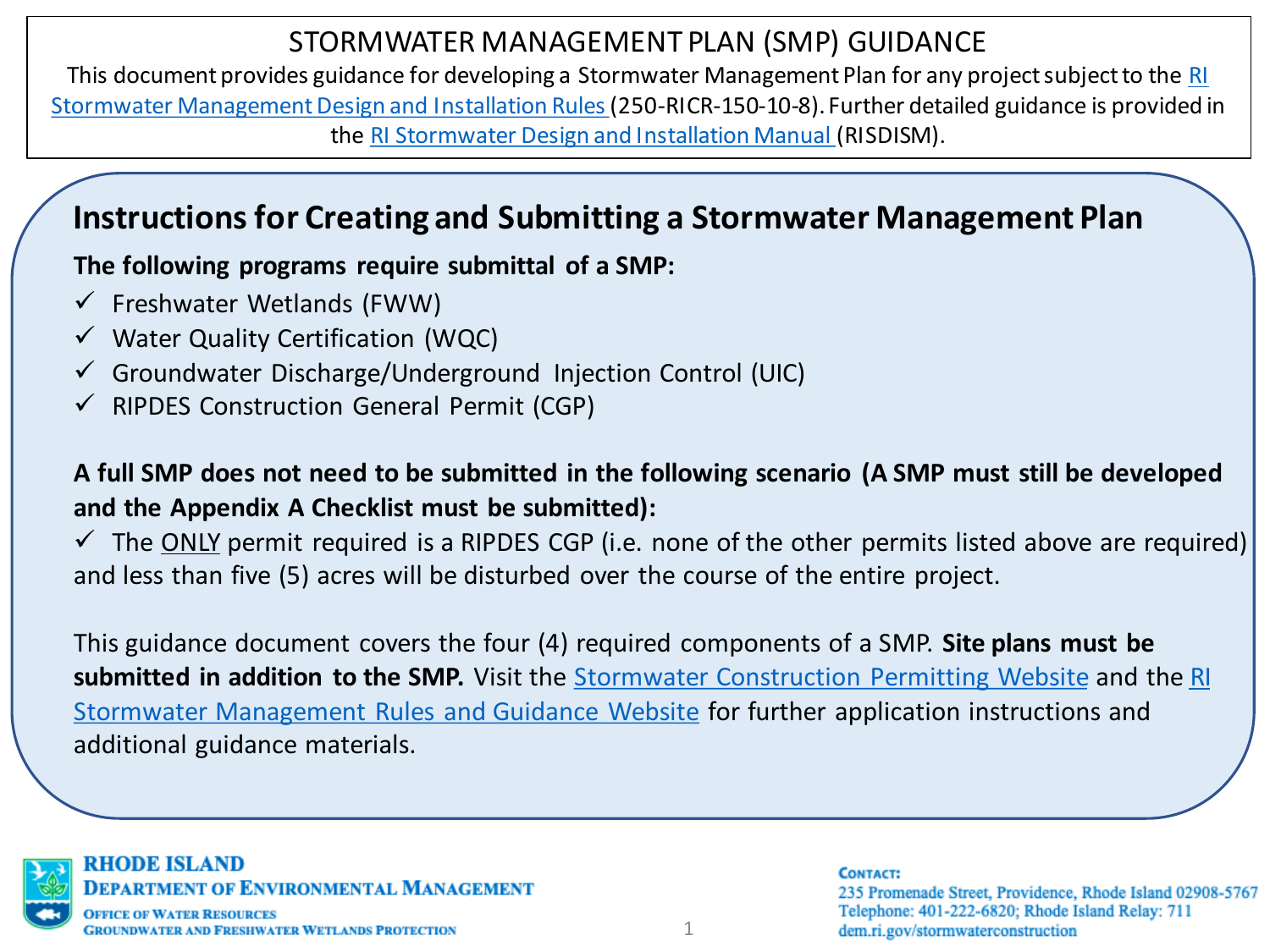This document provides guidance for developing a Stormwater Management Plan for any project subject to the RI [Stormwater Management Design and Installation Rules \(250-RICR-150-10-8\). Further detailed guidance is provided i](https://rules.sos.ri.gov/regulations/part/250-150-10-8)n the [RI Stormwater Design and Installation Manual](http://www.dem.ri.gov/pubs/regs/regs/water/swmanual15.pdf) (RISDISM).

# **Component One (1): Appendix A Checklist and Low Impact Development (LID) Planning Report**

[The Appendix A Checklist](http://www.dem.ri.gov/programs/benviron/water/permits/swcoord/cheklist.docx) is a form created by RIDEM that guides the applicant through the minimum standards in the [Stormwater Rules](https://rules.sos.ri.gov/regulations/part/250-150-10-8) that must be addressed in the SMP for an individual project.

The form includes an LID planning section to help the applicant identify LID design methods, procedures and practices, and applicable LID credits for the project.

The checklist is required for ALL submissions and is a good place to start the SMP process in order to identify the required information for the additional SMP components.



### RHODE ISLAND **DEPARTMENT OF ENVIRONMENTAL MANAGEMENT GROUNDWATER AND FRESHWATER WETLANDS PROTECTION**

#### **CONTACT:** 235 Promenade Street, Providence, Rhode Island 02908-5767 Telephone: 401-222-6820; Rhode Island Relay: 711 dem.ri.gov/stormwaterconstruction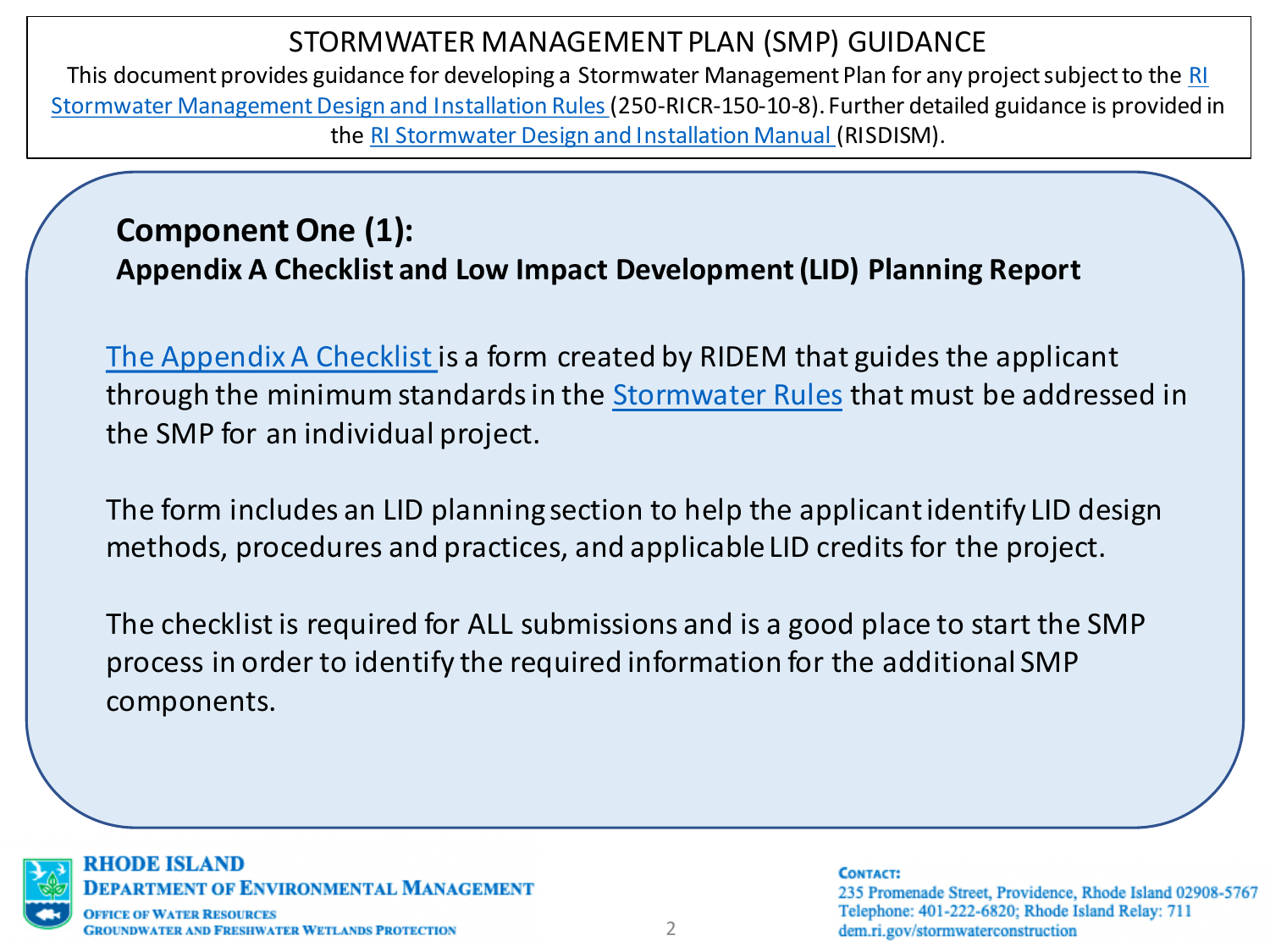This document provides guidance for developing a Stormwater Management Plan for any project subject to the RI [Stormwater Management Design and Installation Rules \(250-RICR-150-10-8\). Further detailed guidance is provided i](https://rules.sos.ri.gov/regulations/part/250-150-10-8)n the [RI Stormwater Design and Installation Manual](http://www.dem.ri.gov/pubs/regs/regs/water/swmanual15.pdf) (RISDISM).

# **Component Two (2): Stormwater Site Planning Analysis and Design**

This section must include the following:

- $\checkmark$  A Project Narrative
- $\checkmark$  Hydrologic and Hydraulic Analyses
- $\checkmark$  Best Management Practice (BMP) Volumes
- $\checkmark$  Supporting Calculations

And address the following minimum standards of the Stormwater Rules (as applicable):

- $\checkmark$  3: Water Quality
- $\checkmark$  4: Conveyance and Natural Channel Protection
- $\checkmark$  5: Overbank Flood Protection
- $\checkmark$  8: Land Uses with Higher Potential Pollutant Loads (LUHPPL).

Guidance is available in the following [RISDISM A](http://www.dem.ri.gov/pubs/regs/regs/water/swmanual15.pdf)ppendices:

- $\checkmark$  B: Vegetation Guidelines and Planting List
- $\checkmark$  C: Retrofitting for Stormwater Management
- $\checkmark$  F: BMP Construction Specifications
- $\checkmark$  I: RI River and Stream Order
- $\checkmark$  K: Hydrologic and Hydraulic Modeling Guidance.



### **RHODE ISLAND**

**DEPARTMENT OF ENVIRONMENTAL MANAGEMENT** 

### **CONTACT:**

235 Promenade Street, Providence, Rhode Island 02908-5767 Telephone: 401-222-6820; Rhode Island Relay: 711 dem.ri.gov/stormwaterconstruction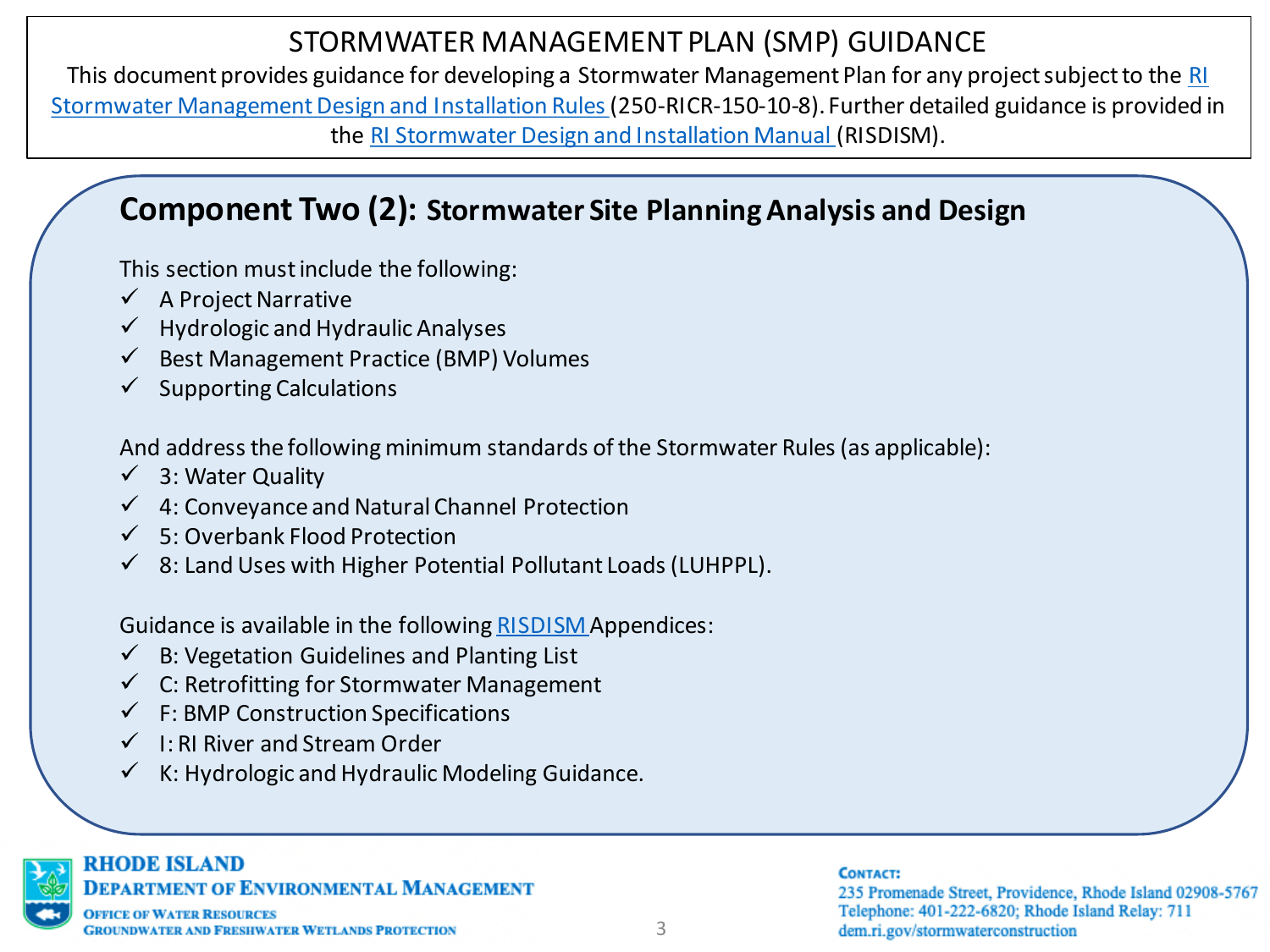This document provides guidance for developing a Stormwater Management Plan for any project subject to the RI [Stormwater Management Design and Installation Rules \(250-RICR-150-10-8\). Further detailed guidance is provided i](https://rules.sos.ri.gov/regulations/part/250-150-10-8)n the [RI Stormwater Design and Installation Manual](http://www.dem.ri.gov/pubs/regs/regs/water/swmanual15.pdf) (RISDISM).

# **Component Three (3): Soil Erosion and Sediment Control (SESC) Plan**

RIDEM recommends developing the SESC Plan as a stand-alone document using the [SESC Plan Template.](http://www.dem.ri.gov/programs/benviron/water/permits/swcoord/pdf/erosionsedplan16.docx)

The SESC Plan should include the following:

- $\checkmark$  Erosion, Runoff and Sediment Control Practices
- ✓ Construction Pollution Prevention Practices
- $\checkmark$  Control Practice Installation, Inspection, and Maintenance Requirements
- $\checkmark$  Site Plans Depicting SESCs (can be separate or part of larger plan submission)

And address the following minimum standards of the Stormwater Rules:

 $\checkmark$  10: Construction Activity Soil Erosion, Runoff, Sedimentation and Pollution Prevention Measure Control Requirements

[Guidance is available in the Rhode Island Soil Erosion and Sediment Control](http://www.dem.ri.gov/programs/bnatres/water/pdf/riesc-handbook16.pdf)  Handbook (RISESCH).



### RHODE ISLAND **DEPARTMENT OF ENVIRONMENTAL MANAGEMENT**

### **CONTACT:**

235 Promenade Street, Providence, Rhode Island 02908-5767 Telephone: 401-222-6820; Rhode Island Relay: 711 dem.ri.gov/stormwaterconstruction